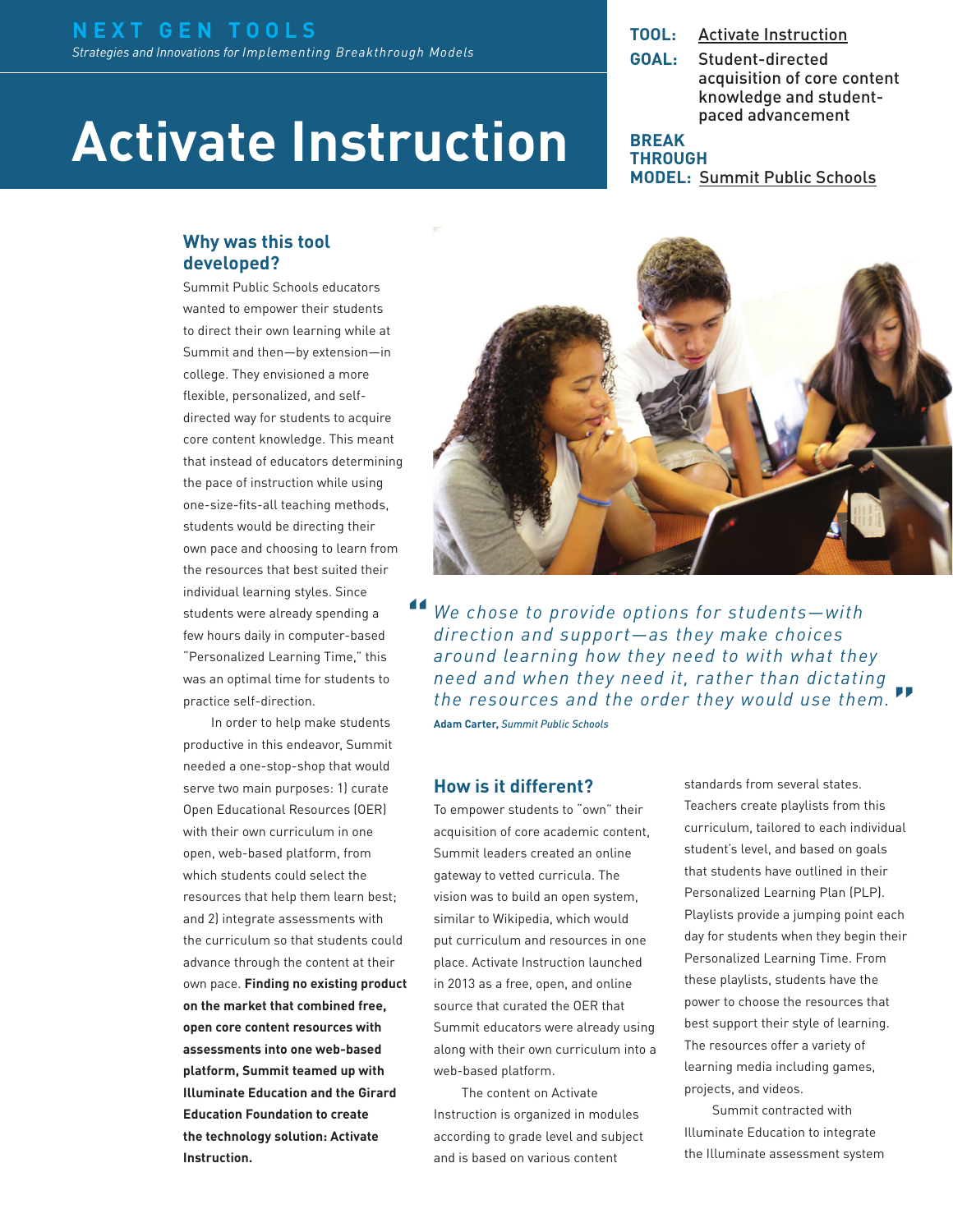with the resources in Activate Instruction. This allows the 1,600 Summit students to work through the resources on their playlist, and then take an assessment that is built into the curriculum and scored immediately. Students receive realtime performance feedback from the system, and they pace themselves based on their competency. In this way, students take ownership of the process and the pace.

# **What is the advantage for students?**

Activate Instruction was developed with funding from the Girard Education Foundation to be a free, open, online resource for all K-12 students and their teachers. It is especially useful in Summit's blended learning environment, in which students spend several hours each day in personalized learning using digital content. The tool helps students use this time productively by offering playlists of curriculum that are based on the student's own competency and goals. In this way, the tool gives students the flexibility to self-direct their learning, but narrows the scope of options just enough to keep students moving efficiently.

This tool also helps students make the connection between the curriculum they choose and their

progress toward goals. The process of

choosing their own curriculum and receiving immediate performance feedback in Activate Instruction helps students understand their individual style of learning. Feedback helps them learn what types of resources will help them reach the goals they had set in their PLP. Because their PLP is connected to Activate Instruction, students can see progress.

The web-based platform of Activate Instruction allows Summit Public Schools to connect it with other web-based academic tools. For instance, work that students do through Activate Instruction is connected to ShowEvidence, another online tool that shows a roadmap of students' projects in a cognitive skills rubric.

# **How does it improve learning?**

Before Summit instructors meet with students one-on-one and in groups, they can view assessment feedback from each student through Activate Instruction, which helps instructors know whether to spend time reinforcing concepts students learned in the online curriculum or pushing students to go deeper into the content. Teachers can use assessment feedback to target instruction to concepts that students are struggling with, or to enrich their learning by having students practice knowledge transfer or critical reasoning skills. By combining selfdirected independent learning with deeper learning with teachers, Summit hopes that its graduates will be better prepared to succeed in college.

# **What is the advantage for instructors and administrators?**

Instructors use Activate Instruction playlists to individualize instruction for a wide range of student abilities in one classroom. When students and teachers come together for face-toface instruction, instructors can then be even more effective at fostering some of the cognitive skills that come from deeper dives into concepts.

The integrated assessments through Illuminate free teachers from proctoring exams. They spend less time grading assessments and more time enriching students' academic experience. Finally, Activate Instruction is a platform through which instructors can monitor every student's progress toward individual PLP goals.

# **What are the challenges?**

The theory behind Activate Instruction is that practitioners will continue to add to the bank of resources in Activate Instruction, making the curriculum relevant and useful to a broad spectrum of educators. However, because the tool is free and open, the pace of this iterative process depends upon the action or inaction of practitioners. At present, however, all indications are that collaboration is leading to a robust selection of curriculum.

#### **What's next?**

As more students and teachers utilize Activate Instruction, Summit and its technology partners continue to improve the user interface and usability of the system. Summit is working with Illuminate to make some data reports easier to access. Finally, as the bank of online OER expands, those resources will continue to be added to Activate Instruction.